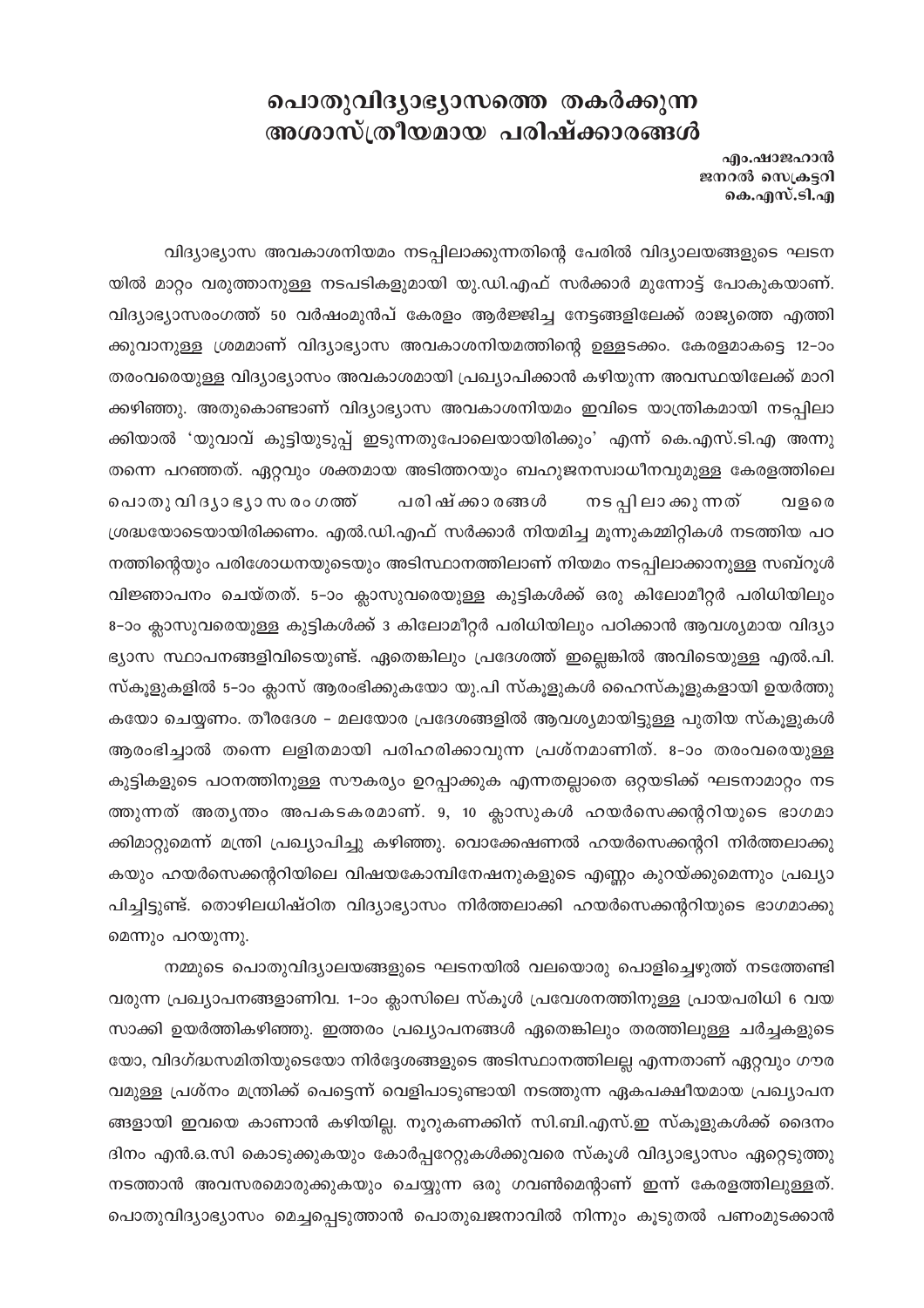കഴിയില്ലെന്ന് അധികാരമേറ്റയുടൻ പ്രഖ്യാപിച്ച മന്ത്രിയുടെ നേതൃത്വത്തിലാണ് ഇത്തരം പരി ഷ്ക്കാരങ്ങൾ നടക്കുന്നത്.

## ഒന്നാം ക്ലാസ് പ്രവേശനം

ഡൽഹി, ആന്ധ്രാപ്രദേശ് തുടങ്ങിയ വിവിധ സംസ്ഥാനങ്ങളിലും കേന്ദ്രീയ വിദ്യാലയങ്ങ ളിലും സ്കൂൾ പ്രവേശനത്തിനുള്ള പ്രായപരിധി 5 വയസാണ്. വിദ്യാഭ്യാസ അവകാശനിയമം നടപ്പിലാക്കുന്നതിന്റെ ഭാഗമായി 5 വയസിൽ സ്കൂൾ പ്രവേശനം നിലനിൽക്കുന്ന ഒരു സംസ്ഥാ നത്തും 6 വയസായി ഉയർത്തിയിട്ടില്ല. 6 വയസുള്ള മുഴുവൻ കുട്ടികളും രണ്ടാംക്ലാസിൽ പഠി ക്കുന്ന കേരളത്തിൽ അവരെ മുഴുവൻ ഒന്നിൽ പ്രവേശിപ്പിക്കണം എന്നു തീരുമാനിക്കാൻ യു. ഡി.എഫ് സർക്കാരിനും നമ്മുടെ വിദ്യാഭ്യാസമന്ത്രിക്കും മാത്രമേ കഴിയൂ. മാത്രവുമല്ല  $3$ വയസുമുതൽ 5 വയസുവരെയുള്ള പ്രീ-പ്രൈമറി വിദ്യാഭ്യാസമാണ് കേരളത്തിൽ നിലനിൽക്കു ന്നത്. 5 വയസുള്ള 4 ലക്ഷം കുട്ടികൾ സ്കൂൾ പ്രവേശനത്തിനൊരുങ്ങുമ്പോൾ നിങ്ങൾക്ക് അടു ത്തവർഷമേ പ്രവേശനമുള്ളൂ, ഒരുവർഷം വീട്ടിലിരിക്കുക എന്നു പറഞ്ഞാൽ കേരളത്തിലെ ഏതെ ങ്കിലും രക്ഷിതാക്കൾക്ക് അംഗീകരിക്കാൻ കഴിയുമോ? ആറുമാസത്തെ വയസിളവുകൊണ്ട് ആർക്കെങ്കിലും പ്രയോജനമുണ്ടാകുമോ? ഫലത്തിൽ സർക്കാർ-എയ്ഡഡ് വിദ്യാലയങ്ങളിൽ ഒരു കുട്ടിയും പ്രവേശിക്കേണ്ട എന്ന പ്രഖ്യാപനമല്ലേ ഇതിലൂടെ സർക്കാർ നടത്തിയിരിക്കുന്നത്. പൊതുവിദ്യാലയങ്ങളിൽ സ്കൂൾ പ്രവേശനമില്ല അതുകൊണ്ട് ഇനി സി.ബി.എസ്.ഇ വിദ്യാലയ ങ്ങൾ മതിയെന്ന് പ്രഖ്യാപിക്കാനാണോ സർക്കാർ ഉദ്ദേശിക്കുന്നത്. നാട്ടിലെമ്പാടും വ്യാപകമാ യിക്കൊണ്ടിരിക്കുന്ന അംഗീകാരമില്ലാത്ത സി.ബി.എസ്.ഇ വിദ്യാലയങ്ങളിൽ സമ്പന്നരുടെ കുട്ടി കളെ അയക്കാനും പിന്നോക്കം നിൽക്കുന്നവരുടെ കുട്ടികളെ വിദ്യാഭ്യാസത്തിന്റെ പരിധിക്ക് പുറത്താക്കാനുമല്ലേയിത് സഹായിക്കുകയുള്ളൂ. തീരുമാനം പിൻവലിക്കണമെന്ന് കേരളീയ സമൂഹം ഒറ്റക്കെട്ടായി ആവശ്യപ്പെടേണ്ടതുണ്ട്. '5 വയസിൽ സ്കൂളിൽ ചേരാൻ ആഗ്രഹിക്കുന്ന കുട്ടികളുടെ സ്കൂൾ പ്രവേശനം നിഷേധിക്കരുതെന്ന' ഡൽഹി ഹൈക്കോടതി വിധി സർക്കാർ കണ്ണുതുറന്ന് കാണണം. പ്രീ-പ്രൈമറി വിദ്യാഭ്യാസം 4 വയസുമുതൽ 6 വയസുവരെയാക്കി മാറ്റു കയും എല്ലാ പൊതുവിദ്യാലയങ്ങളിലും പ്രീ-പ്രൈമറി വിദ്യാഭ്യാസം തുടങ്ങുന്നതുവരെയും 5 വയസിൽതന്നെ സ്കൂൾ പ്രവേശനം നൽകാൻ സർക്കാർ തയ്യാറാകണം.

## <u>ഘടനാപരമായ മാറ്റം</u>

5–ാം ക്ലാസുവരെയുള്ള എൽ.പി. സ്കൂളുകളും 6–8 വരെയുള്ള യു.പി സ്കൂളുകളുമായി വിദ്യാലയങ്ങളുടെ ഘടനയിൽ വരുന്ന വർഷം മുതൽ മാറ്റം വരുത്തുമെന്ന് തീരുമാനിച്ചിരിക്കുക യാണ്. 9, 10 ക്ലാസുകൾ ഹയർസെക്കന്ററിയുടെ ഭാഗമാക്കുമെന്നും ഹയർസെക്കന്ററിയിലെ 43 വിഷയങ്ങളുടെ കോമ്പിനേഷനുകൾ കുറയ്ക്കുമെന്നും പ്രഖ്യാപിച്ചിരിക്കുകയാണ്. തൊഴിലധി ഷ്ഠിതകോഴ്സുകൾ വരുന്ന വർഷം മുതൽ നിർത്തലാക്കി ഹയർസെക്കന്ററിയുടെ ഓപ്ഷണാ ക്കിമാറ്റും എന്നാണ് മന്ത്രി പറയുന്നത്. ഈ മാറ്റങ്ങളെക്കുറിച്ചൊന്നും അറിയില്ലെന്നാണ് കെ.പി. സി.സി പ്രസിഡന്റിന്റെ പ്രതികരണം. നിയമസഭാസാമാജികനായ യുത്ത് കോൺഗ്രസ് പ്രസി ഡന്റും ഇതിനെ എതിർത്തിട്ടുണ്ട്. വേണ്ട ചർച്ചകളോ ആലോചനകളോ യു.ഡി.എഫിൽപോലും നടത്താതെയാണ് ഘടനാമാറ്റത്തെയും പരിഷ്ക്കാരങ്ങളെയുംകുറിച്ച് മന്ത്രി പ്രഖ്യാപിക്കുന്നത് എന്നാണ് ഇതിൽ നിന്നും വൃക്തമാകുന്നത്. വൃക്തമായ പഠനങ്ങളോ വിദഗ്ദ്ധസമിതികളുടെ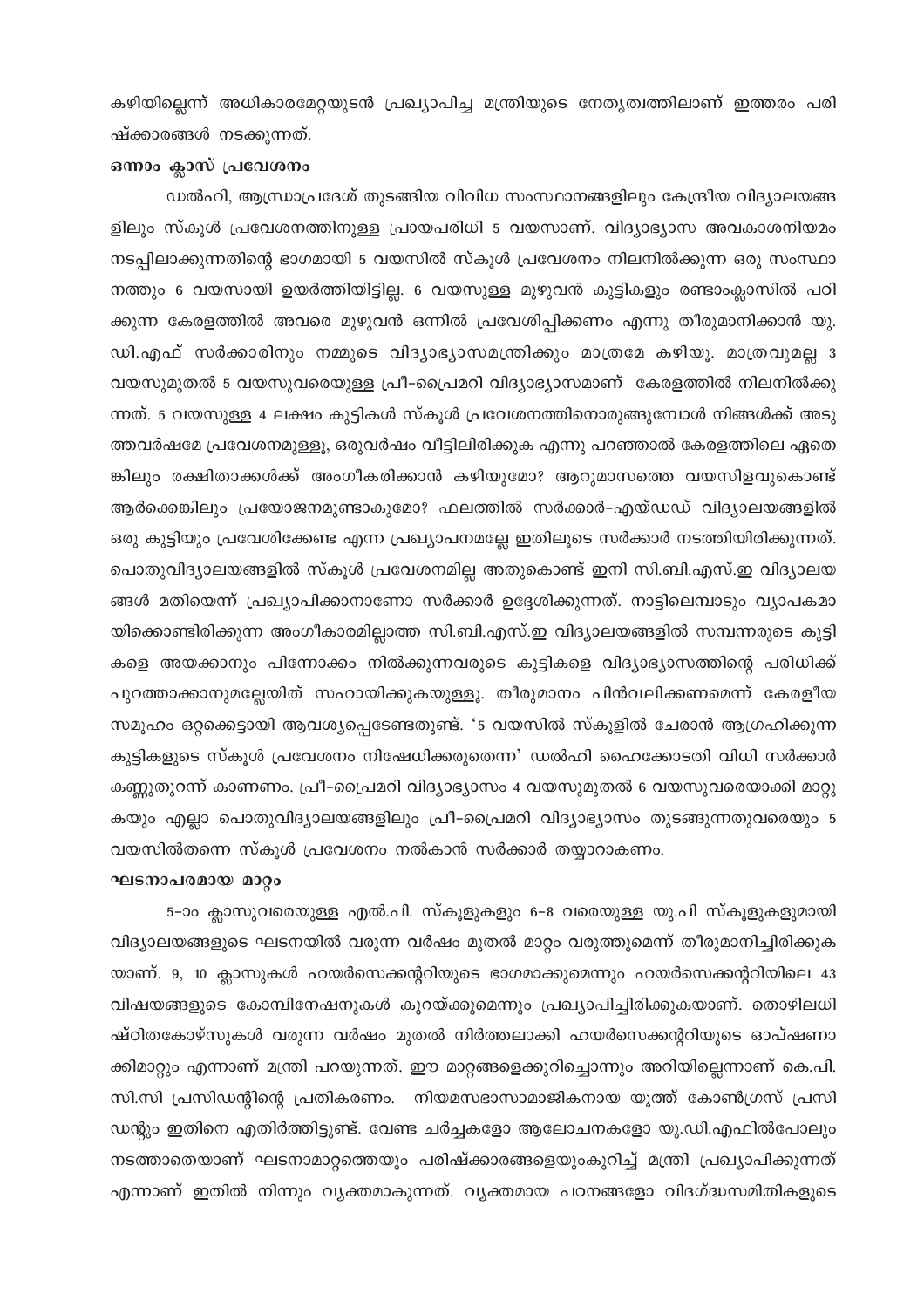നിർദ്ദേശങ്ങളോ ഘടനാമാറ്റവുമായി ബന്ധപ്പെട്ട് നടന്നിട്ടില്ല. സെക്കന്ററിതലംവരെയുള്ള 11794 സ്കൂളുകളും 1873 ഹയർസെക്കന്ററി സ്കൂളുകളും 389 വൊക്കേഷണൽ ഹയർസെക്കന്ററി സ്കൂളു കളും രണ്ടുലക്ഷത്തോളം അധ്യാപകരും അരക്കോടിയോളം വിദ്യാർത്ഥികളും പതിനായിരത്തോളം ജീവനക്കാരും ഉൾപ്പെടുന്ന നിലവിലുള്ള സംവിധാനത്തിനകത്ത് വരുന്ന ഏതൊരുമാറ്റവും കേര ളീയ സമൂഹം ഗൗരവമായി കാണണം. ഇരുപതു ശതമാനത്തോളംവരുന്ന സമ്പന്നരായ മധ്യ വർഗ്ഗത്തിന്റെ മനോഭാവത്തിൽനിന്ന് നോക്കികാണേണ്ട ഒന്നല്ല നമ്മുടെ പൊതുവിദ്യാഭ്യാസം. പൊതുവിദ്യാലയങ്ങൾ വിശേഷിച്ചും സർക്കാർ സ്കൂളുകൾ ഇവിടെയുണ്ടായതും ശക്തിപ്പെട്ടതും പൊതുസമൂഹത്തിന്റെ ഇടപെടലുകളിലൂടെയാണ്. ഇത്രയധികം പ്രാധാന്യമുള്ള നമ്മുടെ പൊതു വിദ്യാഭ്യാസത്തിന്റെ ഘടനയിൽ വരുത്തേണ്ട മാറ്റം ഏകപക്ഷീയമായി നടത്താൻ തുനിയുന്നത് കടുത്ത അവിവേകമാണ്. ഇത്തരം നീക്കങ്ങൾക്കുപിന്നിൽ ആരായാലും അത് ജനാധിപതൃവിരു ദ്ധവും പൊതുസമൂഹത്തിന്റെ വിദ്യാഭ്യാസ താൽപര്യങ്ങൾക്കെതിരുമാണ്. നിലവിലുള്ള സ്കൂൾ സംവിധാനത്തെ ഒറ്റയടിക്ക് മാറ്റിക്കളയാം എന്ന് ആഗ്രഹിക്കുന്നത് പൊതുവിദ്യാഭ്യാസത്തിന്റെ തകർച്ചയെ സ്ഥപ്നം കാണുന്നവരാണ്. മുൻ ചീഫ് സെക്രട്ടറി സി.പി. നായർ നേതൃത്വം കൊടുത്ത കെ.ഇ.ആർ. പരിഷ്ക്കരണത്തിനുള്ള നിർദ്ദേശങ്ങളിലൂടെയും കേരള പാഠ്യപദ്ധതി ചട്ടക്കൂട് 2007 ലൂടെയും നിരവധി നിർദ്ദേശങ്ങൾ മുന്നോട്ട് വച്ചിരുന്നു. പരമാവധി പരിക്കുകൾ കുറച്ച് ഘടനാ മാറ്റം നടപ്പിലാക്കാൻ ലിഡാകമ്മീഷൻ തന്നെ മുന്നോട്ടുവച്ചിട്ടുള്ള നിർദ്ദേശങ്ങളുണ്ട്. ഇതൊന്നും പരിഗണിക്കാതെ ആരുമായും കൂടിയാലോചിക്കാതെ പൊതുവിദ്യാഭ്യാസത്തിന്റെ നിലനിൽപ്പി നെതന്നെ അപകടത്തിലാക്കുന്ന പ്രഖ്യാപനങ്ങളുമായി വിദ്യാഭ്യാസമന്ത്രിയും വകുപ്പും മുന്നോ ട്ടുപോകുകയാണ്.

ഇത്തരംമാറ്റങ്ങൾ കുട്ടികളുടെ പഠനത്തെ എങ്ങിനെ ബാധിക്കുമെന്ന് ചിന്തിക്കാൻ സർക്കാർ തയ്യാറാകുന്നതേയില്ല. കേന്ദ്രഫണ്ട് വേണമെങ്കിൽ ഘടനാപരമായ മാറ്റം അനിവാര്യമാണ് എന്ന വാദം തെറ്റാണ്. ഇത്തരം മാറ്റത്തെക്കുറിച്ച് ആലോചിക്കാത്ത സംസ്ഥാനങ്ങളിൽ ഇതനെക്കാൾ ഫണ്ട് കിട്ടുന്നുണ്ട്. നിലവിലുള്ള സംവിധാനത്തെ തകർത്താലും ഫണ്ടുമതിയെന്ന ചിന്ത ആരോ ഗ്യകരമല്ല. 1 മുതൽ 4 വരെയും 5 വരെയുമുള്ള രണ്ടുതരം എൽ.പി സ്കൂളുകളും 1 മുതൽ 7 വരെയും 5 മുതൽ 7 വരെയുമുള്ള രണ്ടുതരം യു.പി സ്കൂളുകളും 1 മുതൽ 10 വരെയും 5 മുതൽ 10 വരെയും 8 മുതൽ 10 വരെയുമുള്ള മൂന്നുതരം ഹൈസ്കൂളുകളും ഇവിടെയുണ്ട്. ഹൈസ്കൂ ളുകളുടെ ഭാഗമായിട്ടാണ് ഹയർസെക്കന്ററിയും വൊക്കേഷണൽ ഹയർസെക്കന്ററിയും പ്രവർത്തി ക്കുന്നത്. വ്യതൃസ്ത സംവിധാനങ്ങളുടെ നിയന്ത്രണത്തിൽ പ്രവർത്തിക്കുന്ന ഈ സ്ഥാപനങ്ങളെ ഏകോപിപ്പിച്ച് ശക്തിപ്പെടുത്താൻ കെ.സി.എഫ് 2007 മുന്നോട്ടുവെച്ച നിർദ്ദേശങ്ങൾ പരിശോധി ക്കാൻ സർക്കാർ തയ്യാറാകാത്തത് എന്തുകൊണ്ടാണ്? ഒരു സ്ഥലത്ത് പ്രവർത്തിക്കുന്ന വൃതൃസ്ത സംവിധാനങ്ങളെ സ്കൂൾ വിദ്യാഭ്യാസത്തിന്റെ ഭാഗമായി ഏകോപിപ്പിക്കുന്നതിനുപകരം ചില തൊക്കെ നിലനിർത്താനും ചിലതൊക്കെ കൂട്ടിചേർക്കാനും വീണ്ടും വെട്ടിമുറിക്കാനും ശ്രമിക്കു ന്നത് പൊതുവിദ്യാഭ്യാസത്തോടുള്ള താൽപര്യത്തെയല്ല കാണിക്കുന്നത്. 12–ാം തരംവരെ വീട്ടി നടുത്തോ സ്വന്തം പഞ്ചായത്തിനടുത്തോ കുട്ടികൾക്ക് പഠിക്കാൻ കഴിയുന്ന നിലവിലുള്ള സ്ഥാപ നങ്ങളെ വിവിധ പ്രോജക്ടുകളുടെ ഭാഗമാക്കി ശിഥിലമാക്കാനേ ഘടനാമാറ്റത്തിന്റെ പേരിലുള്ള സർക്കാരിന്റെ ഇത്തരം നീക്കങ്ങൾ സഹായിക്കുകയുള്ളൂ. സർക്കാർ മാത്രമല്ല തദ്ദേശസ്വയംഭ